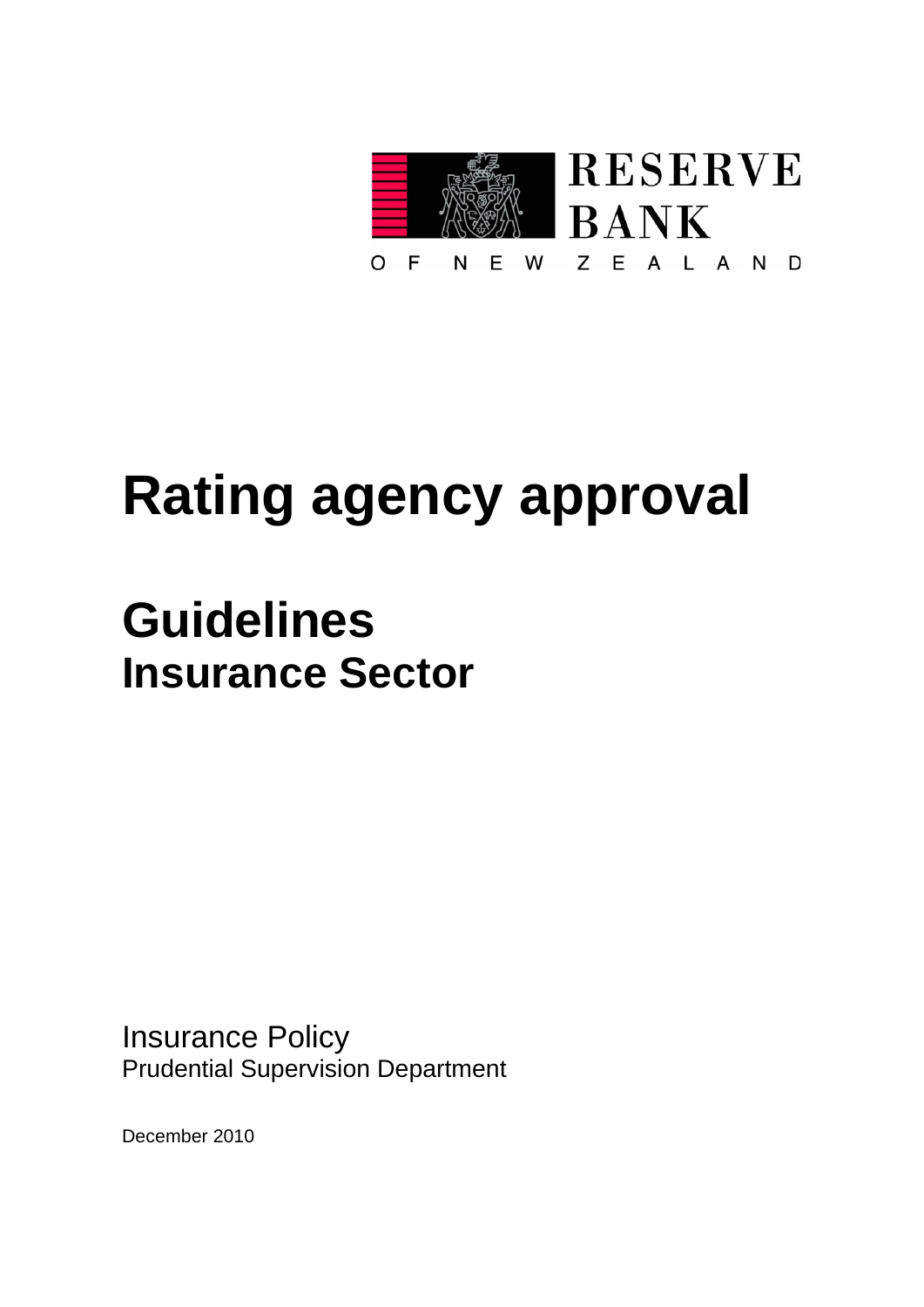# **Purpose of this guideline**

- 1 This document sets out the Reserve Bank of New Zealand's (Reserve Bank) guidelines in relation to the approval of<br>rating agencies. These quidelines guidelines elaborate on the matters to which the Reserve Bank must have regard in deciding whether to approve a rating agency for the purposes of [section 62](http://www.legislation.govt.nz/act/public/2010/0111/latest/whole.html?search=ts_act_Insurance+(Prudential+Supervision)+Act_resel&p=1%23DLM1794840) of the [Insurance \(Prudential Supervision\) Act](http://www.legislation.govt.nz/act/public/2010/0111/latest/DLM2478115.html?search=ts_act_Insurance+(Prudential+Supervision)+Act_resel&p=1&sr=1)  [2010](http://www.legislation.govt.nz/act/public/2010/0111/latest/DLM2478115.html?search=ts_act_Insurance+(Prudential+Supervision)+Act_resel&p=1&sr=1) (the Act).
- 2 This guideline relates solely to the requirements under the Act and does not cover requirements of other legislation that may also be of relevance to licensed insurers.
- 3 Nothing in this guide overrides the provisions of the Act.

# **Approval guidelines**

- 4 When deciding whether or not to approve a rating agency, the Reserve Bank will consider how a rating agency or its activities compare to the guidelines on the following matters:
	- (a) the independence of the rating agency;
	- (b) the adequacy of resources available to the rating agency;
	- (c) the credibility and objectivity of the rating agency's methodology;
	- (d) the consistency and comparability of the rating agency's ratings when assessed against industry practice;
	- (e) the adequacy of the rating agency's disclosure of information, including information about its processes, experience and ownership; and
	- (f) relevant international standards, codes and recommended practices relating to the ratings industry.

# **Independence**

- 5 A rating agency should be independent and should conduct itself in a manner that supports its independence. It should have processes designed to prevent it from being subject to political, commercial or economic pressures that could influence a financial strength rating or its financial strength assessment processes.
- 6 A rating agency should have clear operational policies and procedures to identify and manage potential conflicts of interest, including between the financial strength rating activities of the rating agency and other interests of its shareholders or directors.
- 7 A rating agency should:
	- (a) have high standards of corporate governance that are effective in safeguarding the independence and integrity of its financial strength assessment processes;
	- (b) have periodic, rigorous and formal assessments that are independent of the company or group under review and that consider:
		- (i) its methodologies and models; and
		- (ii) any significant changes to its methodologies and models;
	- (c) have firewalls separating its financial strength rating activities from any affiliated businesses to help prevent conflicts of interest; and
	- (d) adopt and adhere to a code of conduct that reflects market<br>standards and internationally and internationally recognised principles.

# **Resources**

8 A rating agency should have sufficient financial and human resources to carry out high quality financial strength assessments and the capability to provide the information required by the Act.

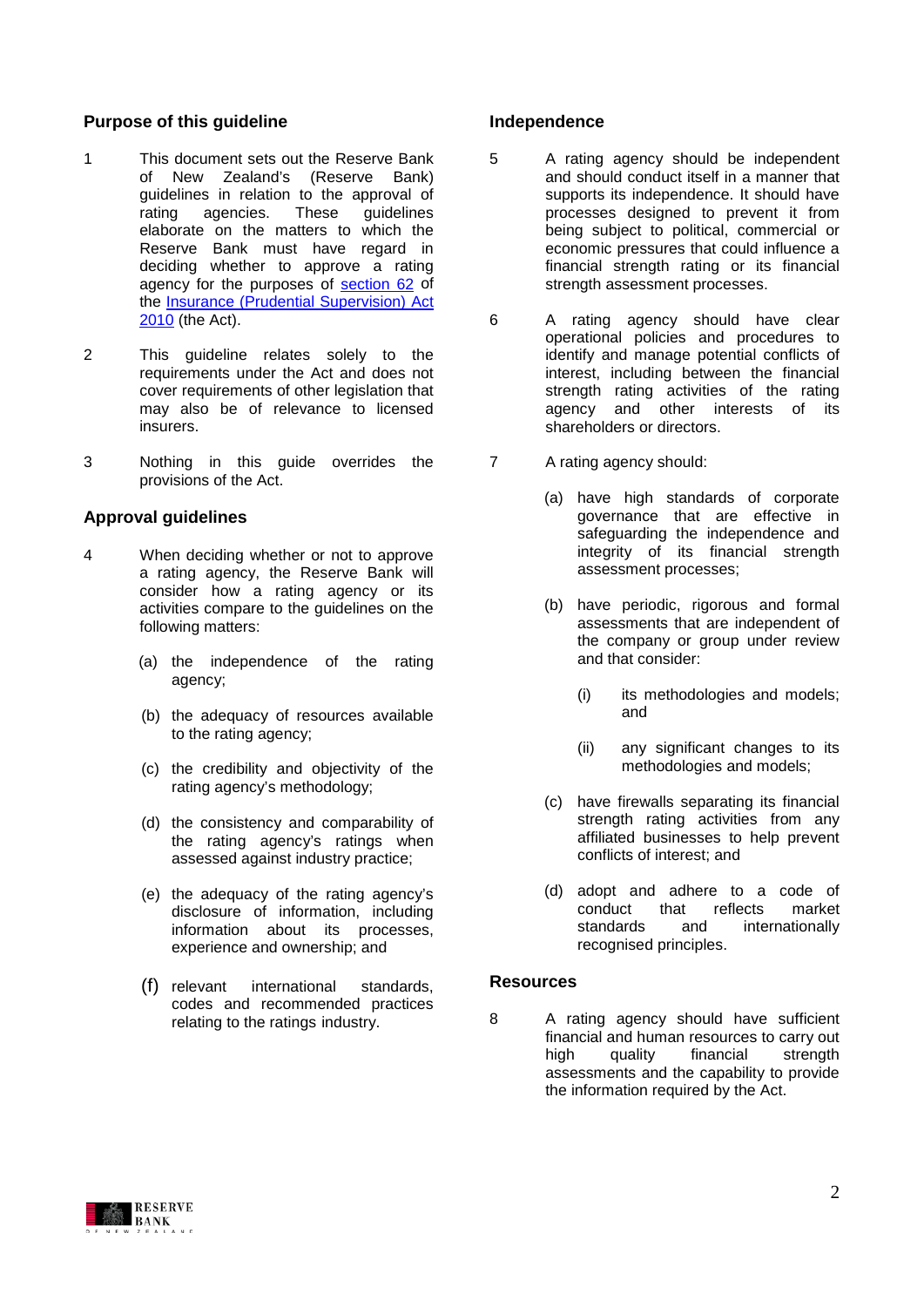- 9 A rating agency should:
	- (a) be able to develop and maintain systems on an ongoing basis to produce timely, consistent and<br>credible financial strength strength assessments and ratings;
	- (b) allocate a sufficient number of appropriately qualified and competent people to the analysis, review and approval processes for the production of ratings; and
	- (c) have sufficient resources to allow for regular substantive interaction with the subjects of its financial strength assessments.
- 10 A rating agency's financial viability should not depend upon a small number of clients.
- 11 Rating decisions should be made by a rating committee composed of adequately qualified and experienced individuals in accordance with the rating agency's methodologies.

# **Objectivity**

- 12 A rating agency's assessment methodologies should be:
	- (a) documented;
	- (b) rigorous and systematic;
	- (c) applied consistently;
	- (d) where possible, validated by substantial historical experience;
	- (e) based on both qualitative and quantitative approaches; and
	- (f) subject to ongoing review.
- 13 A rating agency's assessment methodologies should, where possible, be established for a sufficient period of time to provide for them to be rigorously backtested and refined to a high level of confidence.
- 14 The ratings produced by its assessment methodologies should:
	- (a) provide credible and consistent measures of financial strength;
	- (b) be responsive to changes in financial condition;
	- (c) be continuous (that is, not be point in time ratings); and
	- (d) be subject to ongoing review, including:
		- (i) after all significant events; and
		- (ii) at least annually.

# **Third party access to ratings**

- 15 A rating agency's publicly disseminated financial strength opinions, analysis, reports and similar or related products should be accessible on equivalent terms to persons who have a legitimate interest in them, regardless of the jurisdiction in which they operate.
- 16 A rating agency should not use unsolicited ratings as a sales tool to pressure insurers who are the subjects of those ratings to use their services.
- 17 A rating agency should not prevent the financial strength rating of a licensed insurer from being disclosed by the insurer.

# **Disclosure**

- 18 A rating agency should publicly disclose and maintain in a readily accessible form the following information:
	- (a) its ownership and corporate structure;
	- (b) its code of conduct;
	- (c) its process for assigning, monitoring and changing its financial strength ratings;

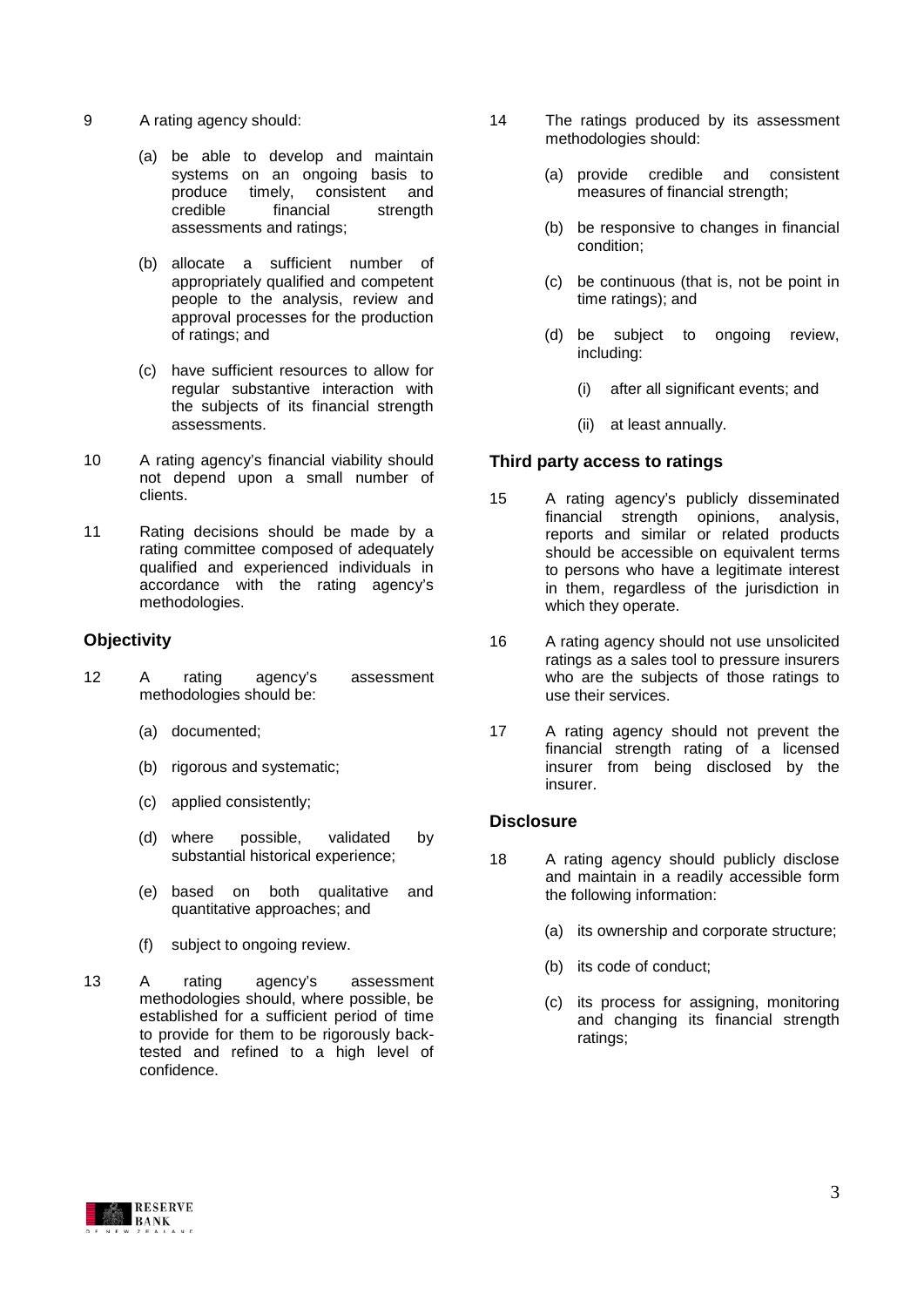- (d) definitions for each of its rating categories and rating modifiers, including:
	- (i) the definition of financial strength ;
	- (ii) the time horizons, where applicable; and
		- (iii) the full rating scale;
- (e) the actual insurer failure rates experienced in each rating category over time;
- (f) the probabilities associated with transitions between rating categories, (for example, the likelihood of AA ratings becoming A over time);
- (g) its policy on the release of ratings, including changes in ratings or rating modifiers; and
- (h) its policy on unsolicited ratings.

#### **Consistency and comparability**

- 19 Ratings should represent financial strength :
	- (a) in a consistent and comparable manner with regard to established practices for ratings in general; and
	- (b) in a manner that enables comparisons with ratings provided by other rating agencies (to the extent possible).
- 20 A standard rating classification system should be used which has regard to existing practices and with particular regard to an insurer's ability to meet its policyholder obligations .

# **Credibility**

21 The Reserve Bank may have regard to other factors in assessing a rating agency's credibility including, for example, the extent to which its financial strength assessments and ratings are used in the market by participants such as insurers, insurance brokers and consumer organisations, or the extent to which a rating agency is recognised under other regulatory regimes.